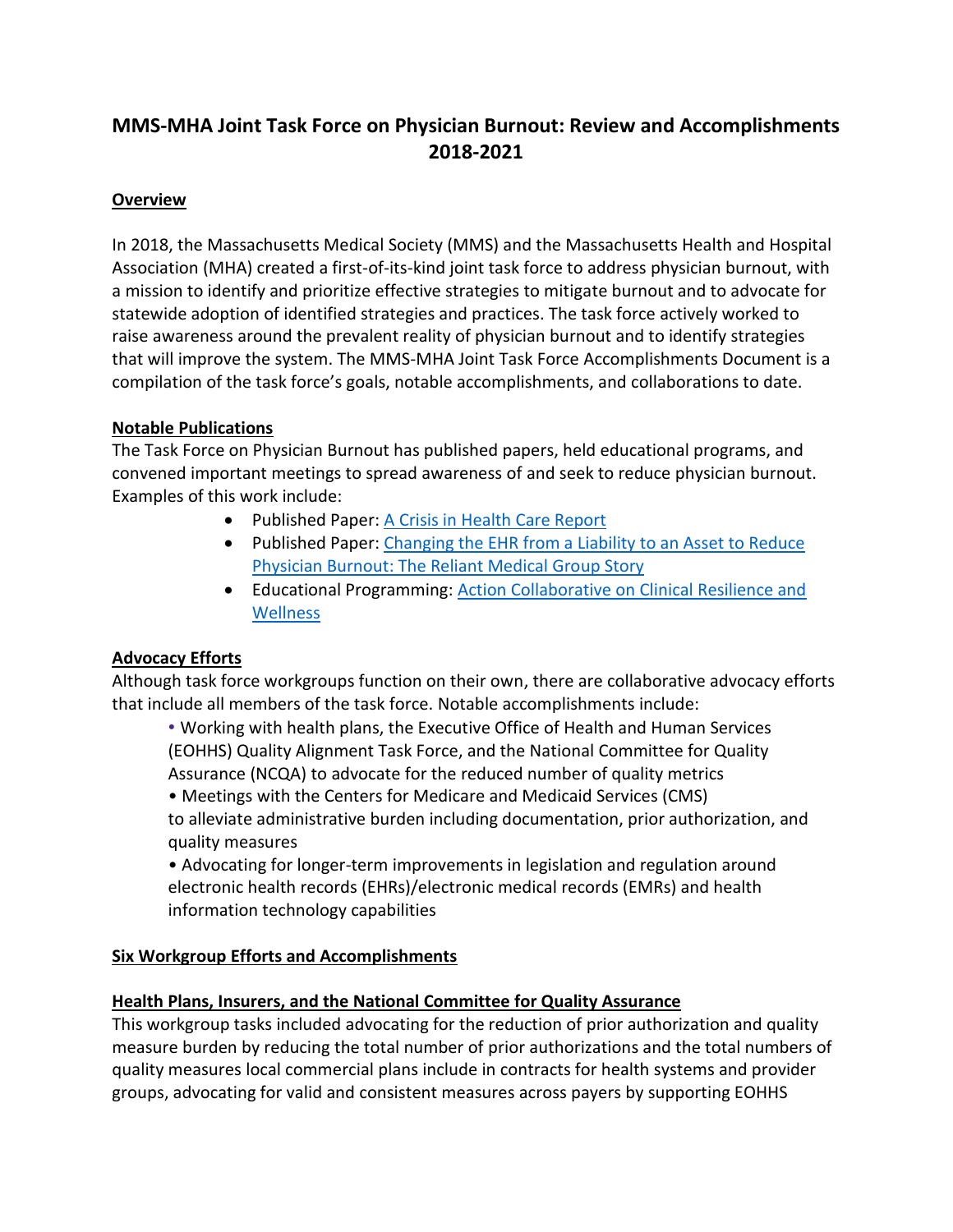Quality Alignment Task Force recommended measures, and advocating with national and state stakeholders for a strategy to reduce the number of quality measures. **Workgroup accomplishments** included meeting with state health plans Chief Medical Officers to advocate for streamlining prior authorization, quality measurement, and other administrative hassles, conducting ongoing advocacy with the Health Policy Commission to discuss prior authorization and administrative complexity, and advocating to decrease the burden of prior authorization with Medicare Advantage plans through meetings with the CMS.

The state Quality Alignment Task Force has accepted the Burnout Task Force recommendations to limit the number of measures to 15, when using the state alignment measures. Further, the MMS has begun an initiative with Health Policy Commission backing, and along with payers, MHA and patients via [NEHI](https://www.nehi.net/) to develop a report on Prior Authorization process.

#### **State and Federal Agencies; EHR Vendors**

This workgroup tasks included advocating for reduced documentation burden, developing effective EHR implementation strategies, simplifying and streamlining EHR reporting requirements, and promoting user-centered design principles. **Workgroup accomplishments** included meeting with Dr. Andrew Gettinger, chief clinical officer at the ONC, for an informational exchange to discuss advancing interoperability and submitting a statement to the ONC regarding "ONC Strategy on Reducing Burden Related to the Use of Health IT and EHRs". Advocated for and delivered 2021 E and M coding and documentation changes that are much improved.

#### **Hospitals, Health Systems, and Provider Organizations**

This workgroup tasks included advocating for chief wellness officers or equivalent positions within all hospitals, health systems, and provider organizations at the C-suite or other appropriate level and working to add physician burnout as a metric on the C-suite dashboard. **Workgroup accomplishments** included convening all chief wellness–level directors at hospitals and health care systems across Massachusetts to discuss physician wellness, several of these sessions occurred especially during Covid-19 surges, recommending that the MHA board adopt the chief wellness officer role, and ensuring wellness and burnout were recognized as critical issues by health care institutions. MMS-MHA CEO/CMO commitment letter signed by over 120 health systems and physician's organization supporting measurement of clinician burnout and a goal to be institutional improvement.

#### Board of Registration in Medicine

This workgroup tasks included urging the Massachusetts BORIM to adopt Federation of State Medical Boards (FSMB) physician wellness and burnout recommendations, recommending clarification around hospital credentialing questions and encouraging BORIM to allow physician well-being programs to count as CME credits. **Workgroup accomplishments** included successfully advocating to get BORIM to adopt the FSMB physician wellness and burnout recommendations and effectively securing BORIM acceptance of 7 out of 10 required risk management credits to be wellness or burnout focused.